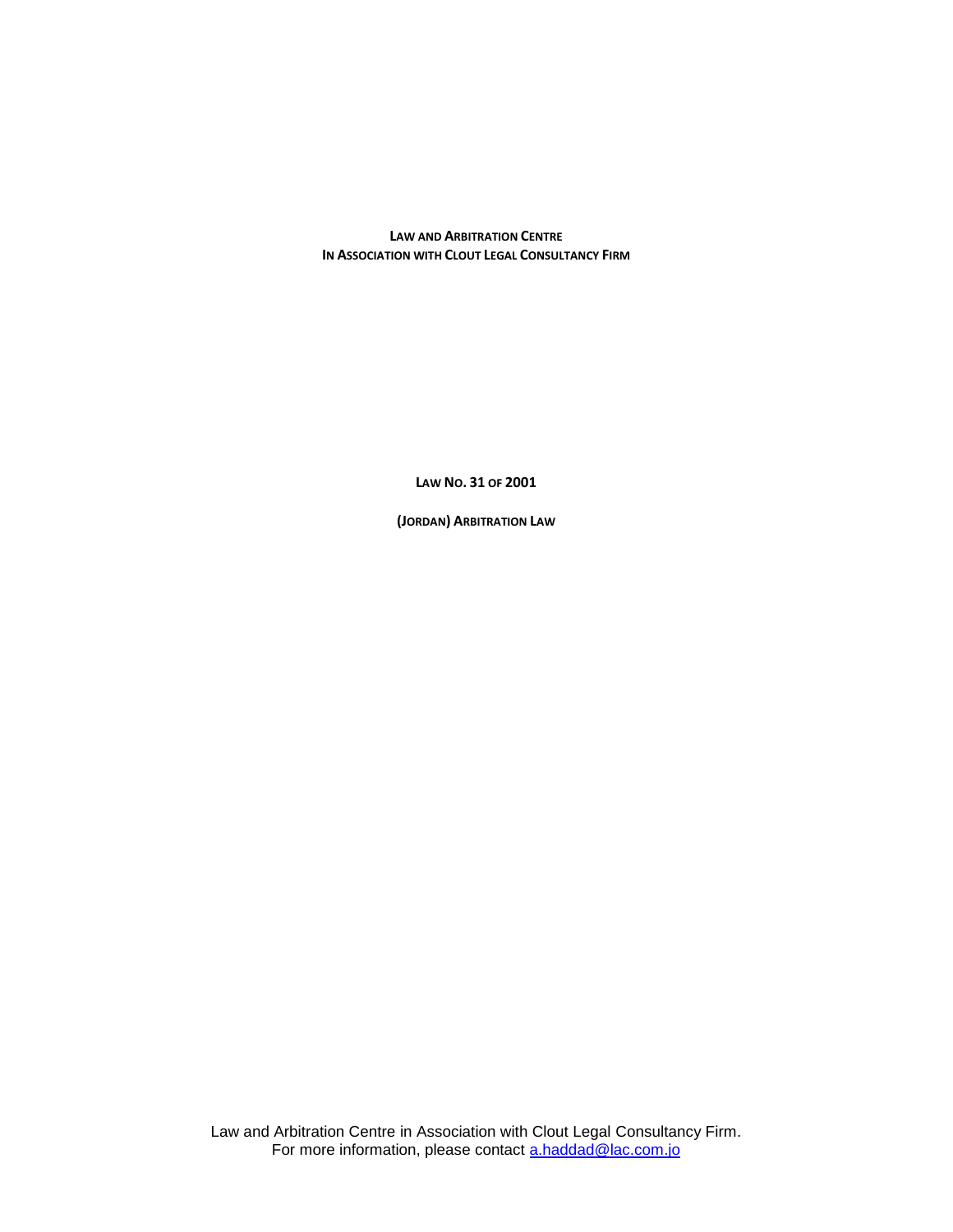## **Preliminary Note**

The Arbitration Law No. 31 of 2001 in Jordan is mainly derived from the Egyptian Arbitration Act No. 27 of 1994, which is based on the UNCITRAL Model Law of 1985 on International Commercial Arbitration. The current translation of the Jordanian law is an unofficial translation made by Law and Arbitration Centre in Jordan, in Association with Clout Legal Consultancy Firm, which is a private law firm. Many thanks to Cairo Regional Centre for International Commercial Arbitration, who made the unofficial translation of the Egyptian Law. Gratitude is extended to His Excellency Engineer Da'woud Khalaf (of Jordan) for his draft translation of the Jordanian Arbitration Law of 2001 (before the 2018 amendments). Many thanks also to the UNCITRAL Model Law. All of the above were of help to Law and Arbitration Centre and Clout in performing their tasks.

It is to be noted here that the few annotations on the English text are not part of the Jordanian Arbitration Law, but have been made by the translator(s) for clarity.

Law and Arbitration Centre In Association with Clout Legal Consultancy Firm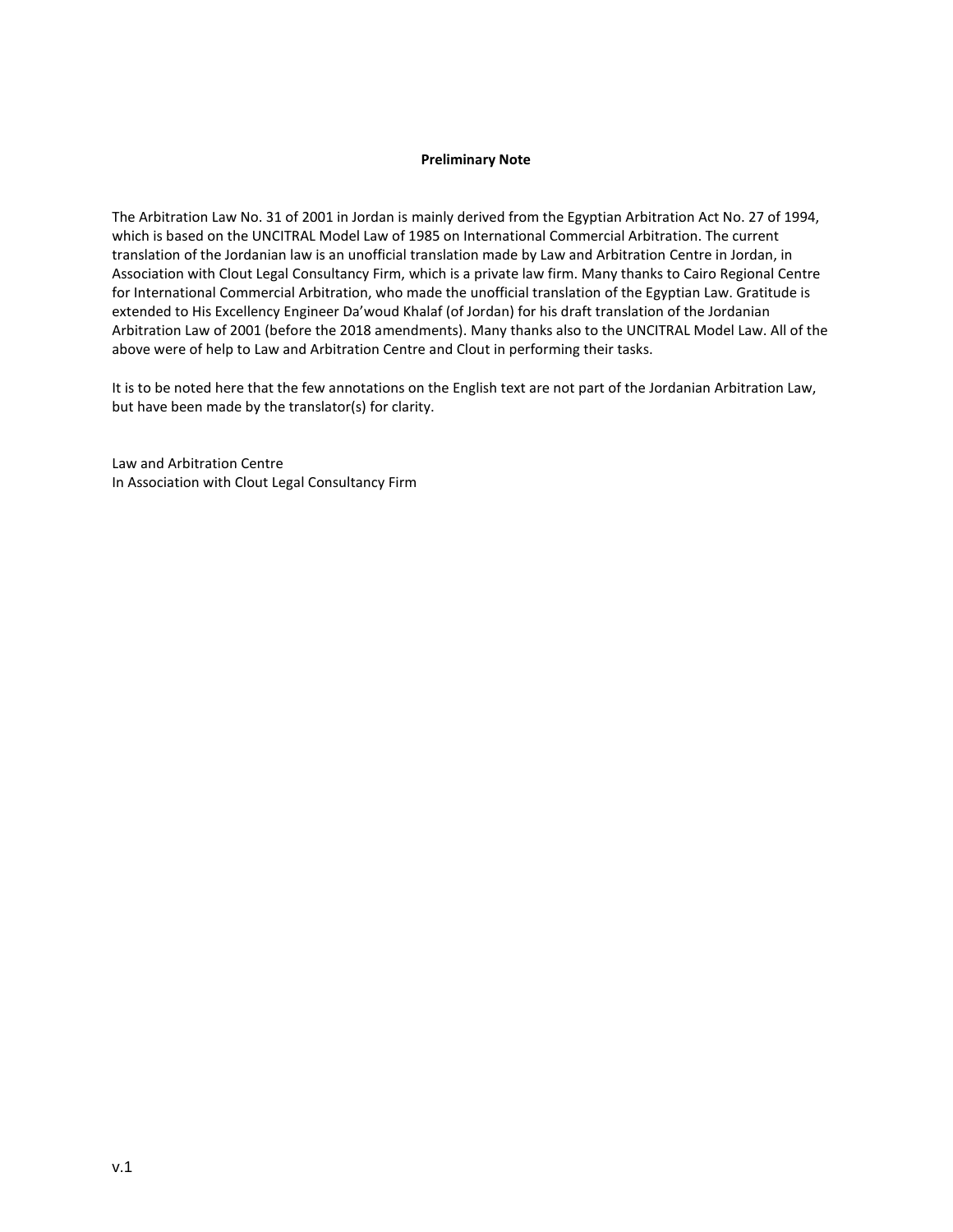# **LAW NO. 31 OF 2001 [JORDAN] <sup>1</sup> ARBITRATION LAW**

Article 1: This law shall be called (Arbitration Law of 2001) and shall come into force after thirty days of publishing it in the Official Gazette<sup>2</sup>.

# **General Provisions**

## Article 2:

a. The following expressions, wherever appearing in this law, shall have the meaning assigned thereto unless the context indicates otherwise:

**Arbitral Tribunal**: the tribunal composed of one or more arbitrators to adjudicate a dispute referred to arbitration in accordance with the provisions of this law.

**Competent Court**: the court of appeal within its jurisdiction the arbitration is conducted unless the parties agree to the jurisdiction of another court of appeal in the Kingdom<sup>3</sup>.

**Seat of Arbitration**: the country which both parties to arbitration have agreed to consider it as the seat of arbitration, or the country where both parties have agreed to apply the arbitration law effective on the arbitration procedures, or the country which the arbitral tribunal chooses it as a seat thereof in case of absence of an agreement.

**Competent Judge**: the president of the Competent Court or any of the [Competent] Court judges who is authorized in writing by the Competent Judge.

### Article 3:

- a. Subject to the provisions of international conventions effective in the Kingdom, the provisions of this law shall apply to every conventional arbitration conducted in the Kingdom and to every arbitration it is agreed to be subject to this law, whether it relates to a civil or commercial dispute between parties of public or private law persons whatever the legal relationship to which the dispute is connected, whether contractual or not.
- b. The applicable legal rules and principles in international arbitration shall be considered in interpreting the provisions of this law and at all events the international commercial custom shall be considered.
- Article 4: The provisions of this law shall apply to every arbitration existing at the time of its entry into force or commences thereafter even if it is based on an arbitration agreement prior to the entry into force of this law, provided that all previous procedures taken in accordance with any prior law shall remain valid.

 $\overline{\phantom{a}}$ 

<sup>&</sup>lt;sup>1</sup> The word(s) between the two brackets (" $\vert$ ") are added by Law and Arbitration Centre.

 $2$  The Law was published in the Official Gazette on July 16 2001 no. 4496 (p. 2821-2836). The translation of this version was done in June 2019 and it includes the changes that are enforceable pursuant to Amending Law Number 16 of 2008, published in the Official Gazette on May 2, 2018 no. 5513 (p. 2317-2332), and Amending Law Number 41 of 2018, published in the Official Gazette on December 27, 2018 no. 5551 (p. 7712-7713), enforceable on December 27, 2018.

<sup>&</sup>lt;sup>3</sup> "Kingdom" means the Hashemite Kingdom of Jordan.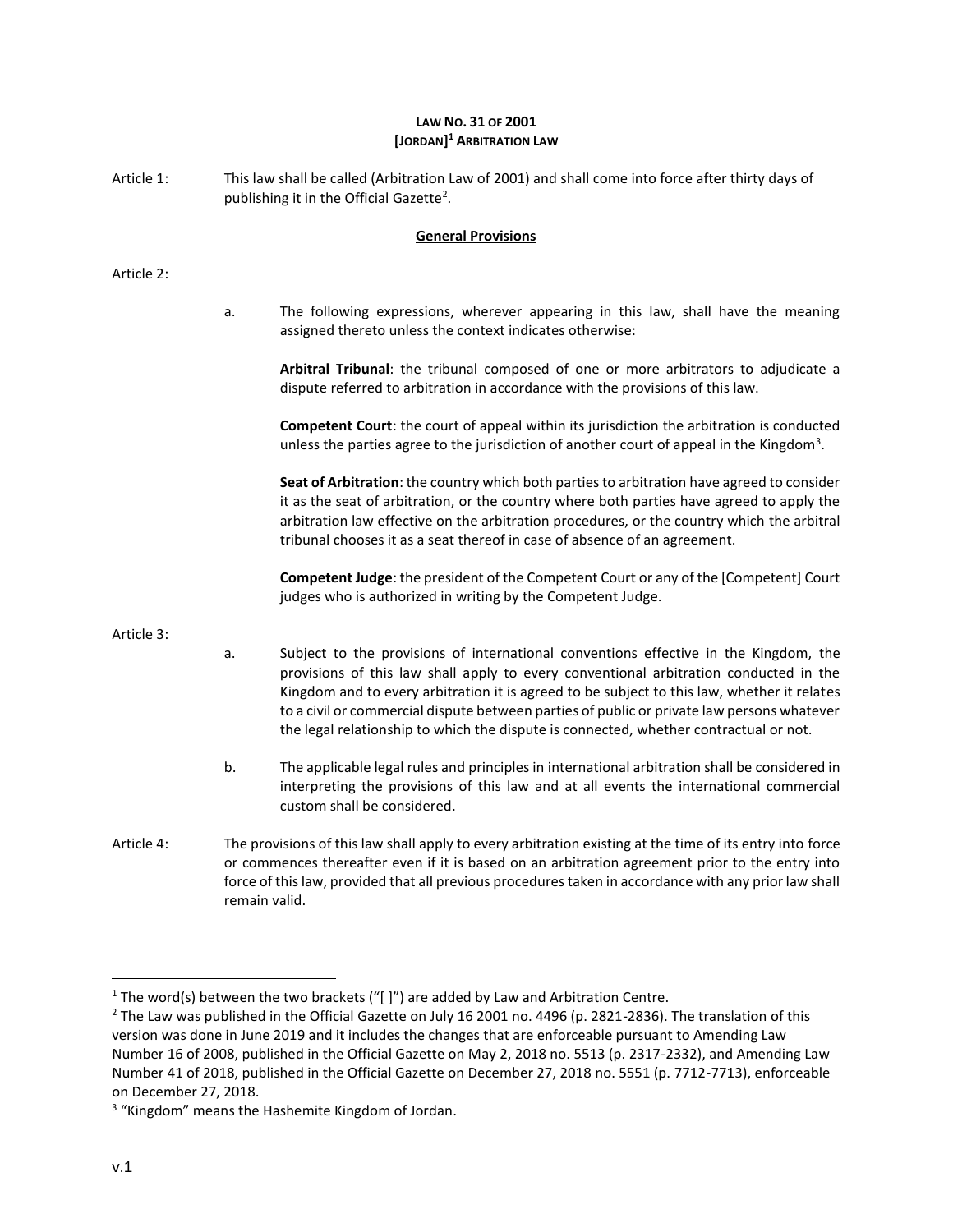#### Article 5:

- a.1 In cases where this law allows the two arbitrating parties to choose a procedure that should be followed in a certain issue, this includes their right to permit or authorize the arbitral tribunal or third party, or to authorize any of them ,to decide or choose such procedure, and this permission or authorization shall be deemed an agreement.
- a.2 For the purposes of applying the provisions of paragraph no. (1) of this subparagraph, any person, body or authority chosen by the parties to perform certain tasks relating to assistance in completing the constitution of the arbitral tribunal and advancing with the arbitration proceedings, including any institution or arbitration centre inside or outside the Kingdom, shall be deemed as a third party.
- b. In case the third party does not undertake his tasks or he is late in [performing his tasks] to an extent that could obstruct the arbitration process or in case it is not possible to perform those tasks, either party may resort to the Competent Judge to carry out such procedure after hearing the sayings of the other party.
- c. In case of absence of an agreement, permission or authorization to third party, the provisions of this Article shall not affect the arbitral tribunal's right to choose or take any procedure which it deems necessary for the sound arbitral proceedings and the arbitral tribunal shall have at all events the authority to manage and administer those [arbitral] proceedings.

# Article 6:

- a. Unless otherwise agreed by the two arbitrating parties, any (written) communication is deemed to have been received by a party, if it is delivered to the addressee personally, or delivered at his place of business, habitual residence, or mailing address known to both parties, or according to the method of written or electronic communication previously exchanged between the two parties to the arbitration.
- b. If it was not possible to know any of the addresses mentioned in paragraph a. of this Article the notice shall be deem effective if it was delivered by registered or express mail to the last working place or the usual place of residence or email known for the person required to be notified.
- c. The provisions of paragraphs a. and b. of this Article shall not apply to judicial notifications before the courts.
- d. Any [written] letter shall be deemed to have been sent on the day it was sent if it was sent before midnight in the country from which it was sent.
- Article 7: A party who knows that any requirement under the arbitration agreement or any provision of this law from which the parties may derogate has not been complied with and yet proceeds with the arbitration without stating his objection to such noncompliance within the time limit agreed upon or, in case of non-agreement, within a reasonable time, shall be deemed to have waived his right to object.
- Article 8: In matters governed by this law, no court shall intervene except in cases provided for therein without prejudice to the arbitral tribunal's right of asking the competent court for assistance in the arbitral proceedings, such as calling a witness or an expert, ordering the submission of a document or a copy thereof or reviewing it, or any other thing, as the tribunal finds appropriate.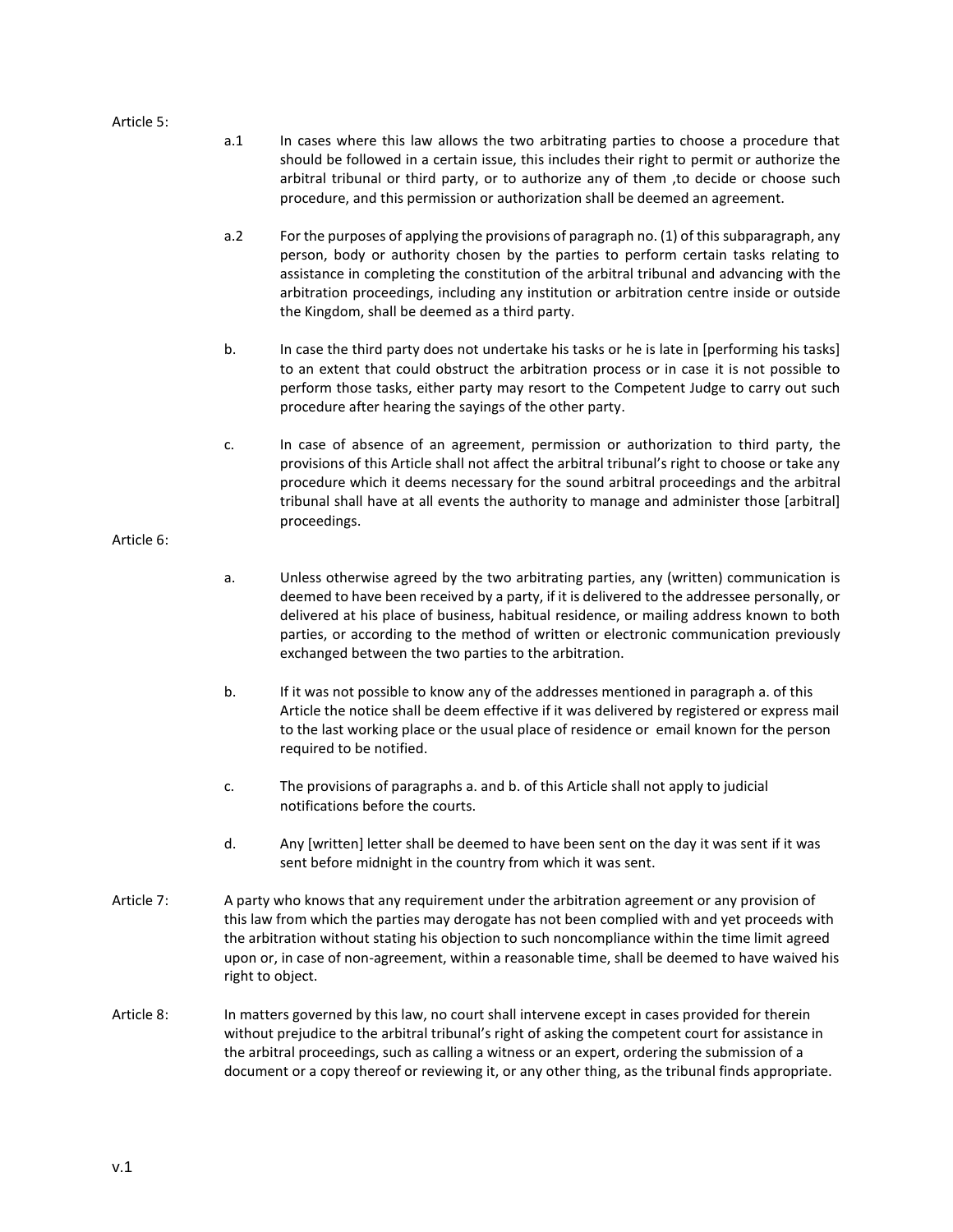# **Arbitration Agreement**

Article 9:

- a. Arbitration agreement is the parties' agreement, whether natural or legal persons who have the legal capacity to enter into agreements, to refer to arbitration some or all of the disputes which have arises or may arise between them regarding specific legal relationship, whether contractual or not.
- b. Arbitration is not permitted in matters on which compromise is not allowed<sup>4</sup>.

# Article 10:

- a. An arbitration agreement shall be in writing otherwise it is void. An agreement is in writing if it is contained in a document signed by the parties or in a form of exchanged paper or electronic communication, or in any other form of any other means of written communication which is confirmed to be delivered and which shall be deemed a record of an agreement.
- b. The reference in a contract to the provisions of another document such as model contract or an international convention which contains an arbitration clause constitutes an arbitration agreement unless it is explicitly excluded by the parties.
- c. If the parties agree to arbitration while a court is reviewing the dispute, the court shall refer the dispute to arbitration and its decision shall be deemed as an arbitration agreement in writing.
- d. Notwithstanding the provisions of any other legislation and without affecting the previous legal positions prior to the date of enactment of this amended[sic] law, any previous agreement to arbitrate shall be considered void in the following matters [contracts]:
	- 1. Consumer contracts prepared on standard forms of agreement<sup>5</sup>.
	- 2. Employment Contracts.
- Article 11: The arbitration agreement may be (concluded)(1) before the occurrence of the dispute whether in the form of a separate agreement or contained in a specific contract arising between the two parties. The arbitration agreement may also be concluded after the occurrence of the dispute even if such dispute was the subject of an action before any "judicial body"<sup>6</sup> and, in such a case, the agreement must precisely determine the subject of the dispute or, else, it is void.

Article 12:

a. A court before which an action is brought in a dispute which is the subject of an arbitration agreement shall dismiss the case if the defendant so requests before entering into the substance of the dispute.

 $\overline{\phantom{a}}$ 

<sup>&</sup>lt;sup>4</sup> i.e., is not allowed by law or, in other words, that the dispute cannot be decided, according to the law, on "*amicable compositeaur*" basis.

<sup>&</sup>lt;sup>5</sup> The exact translation is "Consumer contracts prepared on reprinted forms".

<sup>&</sup>lt;sup>6</sup> This means in most, if not all, cases "a court".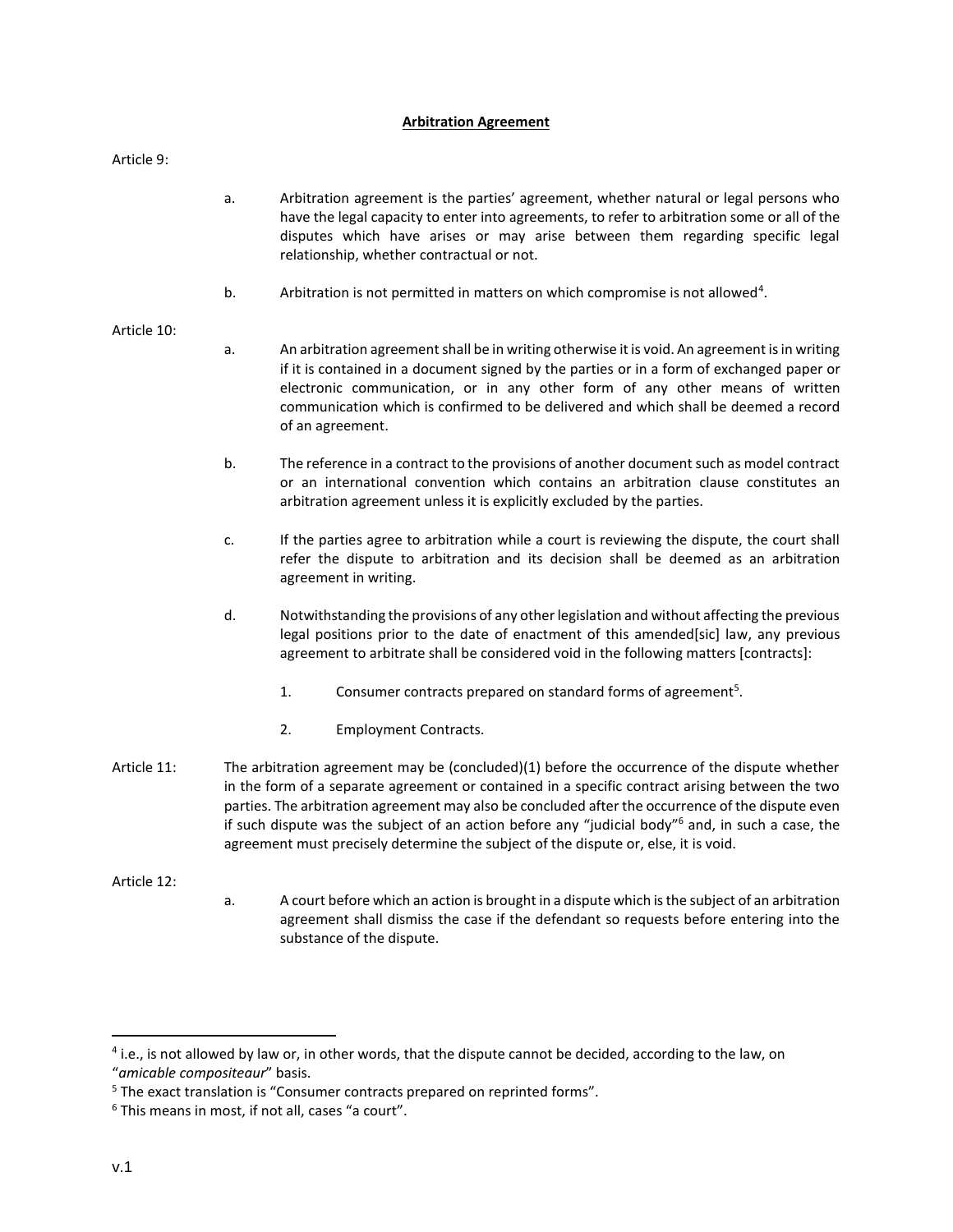- b. Bringing an action as referred to in paragraph (a) of this Article, does not preclude the commencement or continuation of the arbitral proceedings or the issuance of the arbitral award, unless otherwise agreed by the two parties.
- Article 13: It is not incompatible with an arbitration agreement for a party to request, before or during arbitral proceedings, from a "Judge of Summary Matters" that a provisional or conservatory measure be taken in accordance with the "Law of Civil Procedures" and such measure may be withdrawn in the same manner.

# **The Arbitral Tribunal**

### Article 14:

- a. The arbitral tribunal shall be composed, by agreement between the two parties, of one or more arbitrators and in case of non-agreement the number of arbitrators shall be three.
- b. The number of arbitrators, if more than one, shall be odd, otherwise the arbitration is void.

## Article 15:

- a. An arbitrator must not be a minor, an interdicted person or deprived from his civil rights on the ground of a judgment against him for a felony or misdemeanour contrary to honour or due to a declaration of his bankruptcy, even if he has been rehabilitated.
- b. Unless otherwise agreed by the two arbitrating parties or provided for by the law, an arbitrator need not be of a specific gender or nationality.
- c. The arbitrator's acceptance of his mandate shall be in writing and, when accepting, he shall disclose any circumstances likely to give rise to doubts as to his impartiality or independence and this obligation on part of the arbitrator shall continue to exist if such circumstances arise during the course of the arbitral proceedings.

### Article 16:

- a. The two arbitrating parties are free to agree on the selection of arbitrators and on the manner and the date of their selection. Failing such agreement, the following procedures shall be followed:
	- 1. If the arbitral tribunal consists of a sole arbitrator, he shall be appointed, upon request by either party, by the Competent Judge.
	- 2. If the arbitral tribunal consists of three arbitrators, each party shall appoint one arbitrator and the two arbitrators thus appointed shall appoint the third arbitrator. If either party fails to appoint his arbitrator within fifteen days following the date of receipt of a request to do so from the other party, or if the two appointed arbitrators fails to agree on the third arbitrator within fifteen days following the date of appointing the more recently appointed arbitrator, the appointment shall be made, upon request of either party, by the Competent Judge. The third arbitrator, whether appointed by the two appointed arbitrators or by the Competent Judge, shall preside the arbitral tribunal.
- b. If the parties to the arbitration are three or more they can agree on the number of arbitrators, the method of their appointment and the method determining the chairman among them and in case of disagreement the following procedures shall be followed: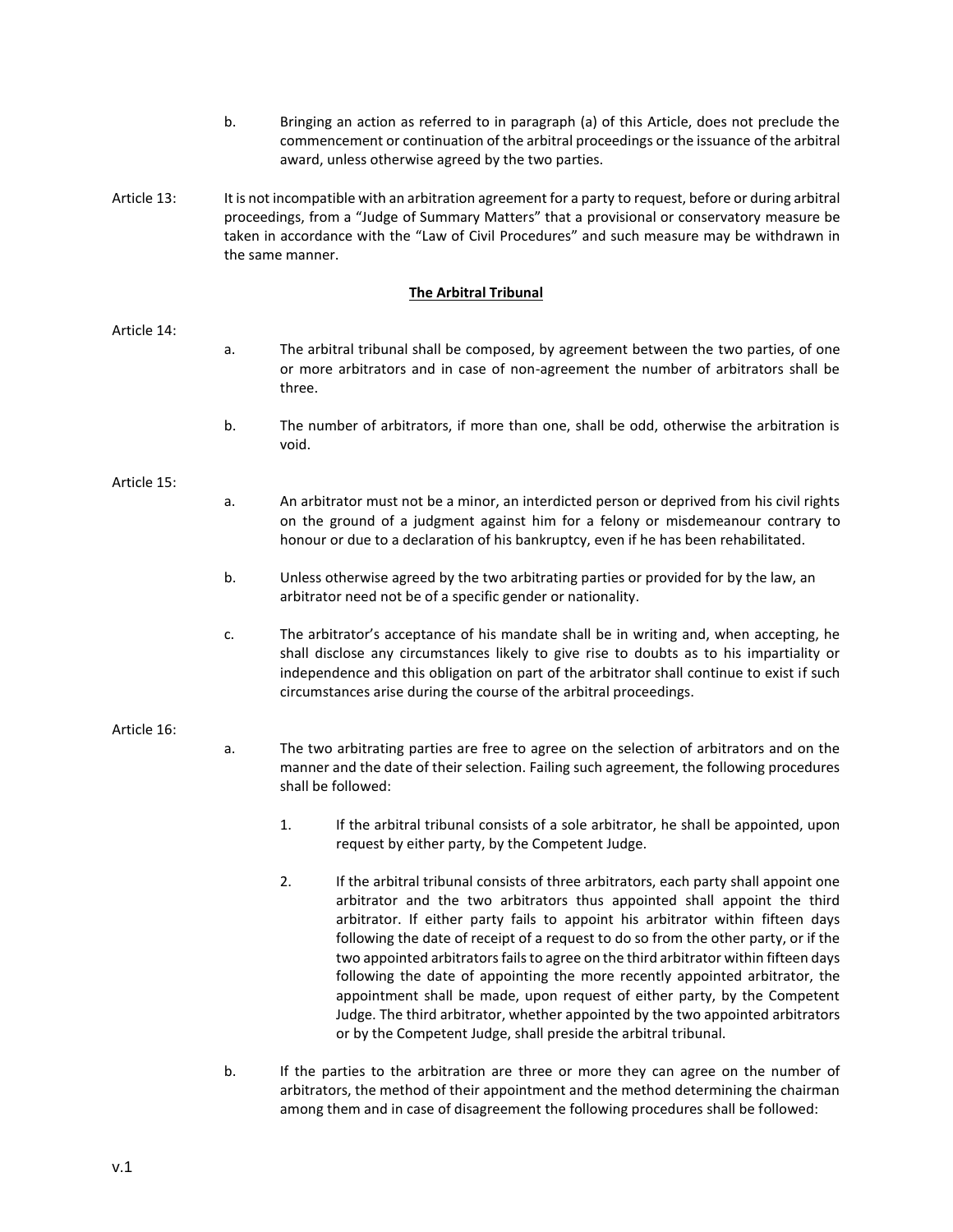- 1. If they agree on the number of arbitrators and the method of their appointment without agreeing on the method of determining the chairman among them, the chairman shall be determined by consensus agreement of the members of arbitration tribunal, and in case it was not possible to determine the chairman in this situation, then the Competent Judge shall appoint him [the chairman] upon the request of the parties of the arbitration.
- 2. If it is agreed on the number of arbitrators without agreeing on the method of their appointment, the Competent Judge shall appoint them as per the number agreed upon and shall determine the Chairman among them.
- 3. If the parties to arbitration did not agree on the number of arbitrators and the method of their appointment, the number of arbitrators shall be three, to be appointed by the Competent Judge, who shall determine the chairman among them.
- c. If either party violates the agreed procedures of selecting the arbitrators, the two parties have not agreed on the way of performing such procedures, the two appointed arbitrators have not agreed on a matter that should be agreed on or if the third party fails to perform a function entrusted to him in this respect, then the Competent Judge shall, upon request of either party, carry out the required measure or function after hearing the other party.
- d. When selecting an arbitrator, the competent court shall take into account the conditions required by this law as well as those agreed upon by the parties, and it shall issue its decision on the appointment of the arbitrator expeditiously, after hearing the other party.

# Article 17:

- a. An arbitrator may be challenged only if serious circumstances exist that give rise to doubts as to his impartiality or independence.
- b. Neither party may challenge an arbitrator appointed by him or in whose appointment he has participated, except for a reason he became aware after the appointment has been made.

# Article 18:

- a. The application for challenge, along with the attachments shall be submitted in writing to the arbitral tribunal, stating therein the reasons for the challenge, within fifteen days from the date the applicant becomes aware of the constitution of the arbitral tribunal or [from the date he/it becomes aware] of the circumstances justifying the challenge. Unless the challenged arbitrator withdraws from his office, the challenged arbitrator shall respond to the application (and the attachments) within fifteen days from the date of the submission of the application and the arbitral tribunal in this case shall upon a request of the applicant refer the application along with the challenged arbitrator's response to the Competent Court to decide on the matter.
- b. Unless it decides to the contrary, the application to challenge shall be decided by the Competent Court without hearings within thirty days from the date [it is registered] and its decision shall not be subject in any way to appeal.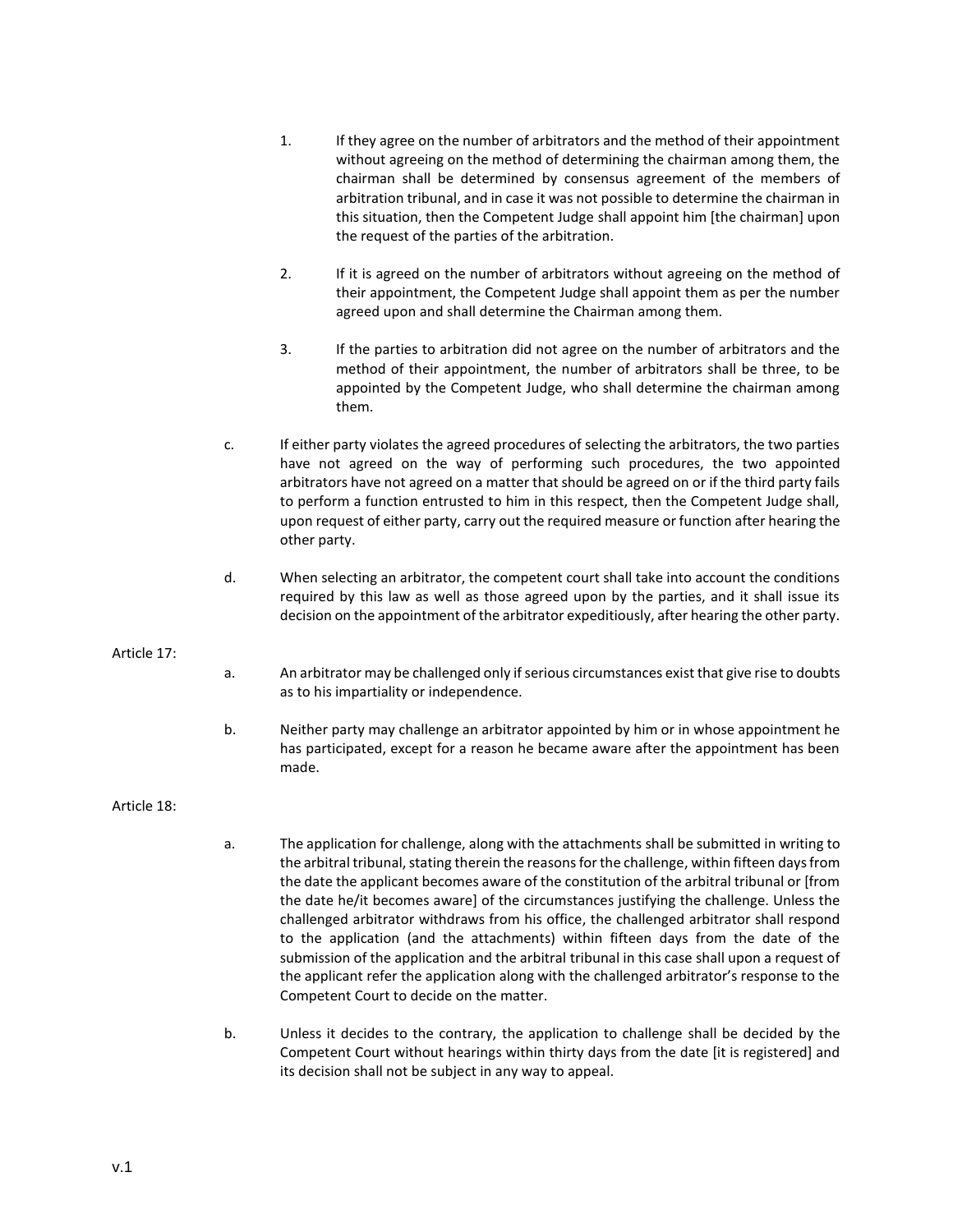- c. A request for challenge from a party who had previously submitted a request for challenging the same arbitrator and for the same reason shall not be admitted.
- d. The submission of the application for challenge shall not suspend the arbitral proceedings and if the challenge is admitted, all arbitral procedures in which the challenged arbitrator has participated, including the final arbitral award shall be deemed void and the arbitral tribunal with its new panel may confirm any previous proceedings, provided that the appointment of the chairman, whom the challenged arbitrator participated in appointing him shall remain valid.
- Article 19: Subject to the provisions of both clauses a. and b. of Article 5 of this law, if an arbitrator becomes unable to perform his function or fails to commence or to continue such performance in a manner which leads to unjustifiable delay in the arbitral proceedings, and if neither he withdraws from his office nor the two parties agree on removing him, then the Competent Court is empowered, upon request of either party, to terminate his mandate by a decision which shall be subject to no appeal whatsoever.
- Article 20: Where the mandate of an arbitrator terminates by a judgement admitting the challenge or because of removing him [by agreement of the parties], his withdrawal from his office, death, or his inability [to perform his function], or for any other reason, then a substitute arbitrator shall be appointed according to the rules that were applicable to the appointment of the arbitrator whose mandate being terminated.

### Article 21:

- a. The arbitral tribunal is entitled to rule on pleas related to its own jurisdiction including those related to the nonexistence of an arbitration agreement, the expiry or nullity of such agreement, or that the subject of the dispute is not included in the agreement.
- b. Those pleas shall be raised not later than the submission of the statement of defence referred to in Article (29/b) of this law. A party is not precluded from raising any of such pleas by the fact that he has appointed, or participated in the appointment of, an arbitrator. The plea that the arbitration agreement does not include matters raised by the other party while the dispute is being reviewed, shall be raised immediately or, else, the right of such plea shall lapse. In all cases, the arbitral tribunal may admit a late plea if it considers that the delay was due to a legitimate excuse or a justified reason.
- c. The arbitral tribunal may rule on the pleas referred to in paragraph (a) of this article before ruling on the merits or may join them to the merits in order to adjudicate both [matters] together. If it rules to dismiss the plea, such plea may not be raised except through the institution of a case for the annulment of the arbitral award adjudicating the dispute pursuant to the provisions of annulment of awards as stated in this law.
- Article 22: An arbitration clause shall be treated as an agreement independent of the other terms of the contract. The nullity, revocation or termination of the contract shall not affect the arbitral clause therein if such clause is valid by itself.

### Article 23:

a. Subject to article (13) of this law, the two arbitrating parties may agree that the arbitral tribunal is empowered to order either of them, whether by its own initiative or upon request of either party, to take whatever interim or conservative measures it find necessary in respect of the subject-matter of the dispute, and it may require [either party] to provide sufficient security to cover the expenses of such measures.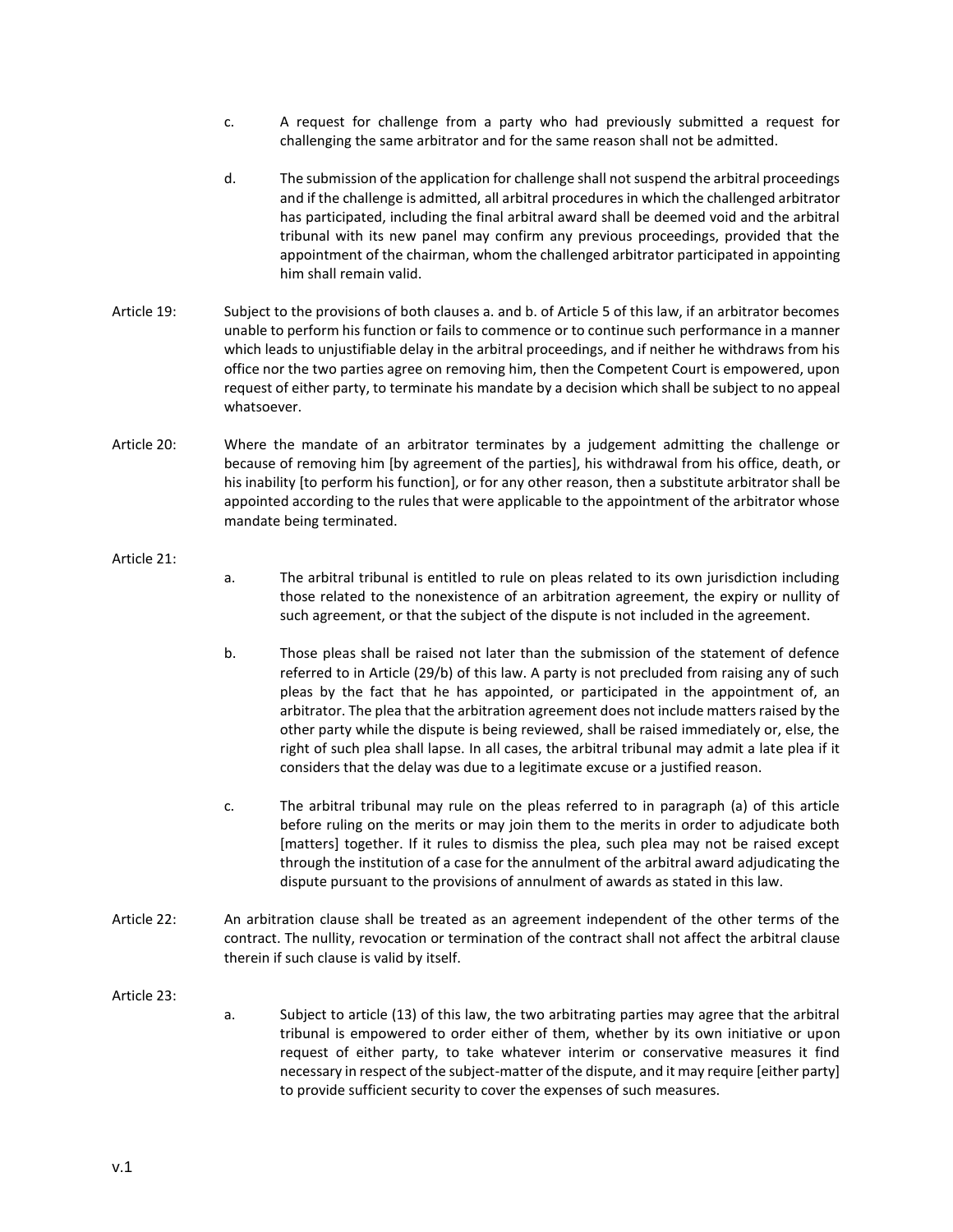b. If the party to whom the order has been addressed fails to execute it, the arbitral tribunal may, upon request of the other party, authorize the latter to take the procedures necessary for such execution including the right to apply to the Competent Judge for issuing an order of enforcement.

# **The Arbitral Proceedings**

Article 24:

- a. The two arbitrating parties are free to agree on the procedures to be followed by the arbitral tribunal and the order of both parties' roles in submission of statements, evidences, pleadings, and the method of submission of evidences. The parties may also refer to any rules adopted for this purpose to any arbitration centre whether inside or outside the Kingdom.
- b. The Arbitral tribunal shall issue a procedural decision under which it shall define the arbitration procedures to be followed including the time schedule of arbitration and the matters stated in the above paragraph, subject to any agreement by both parties in this regard.

#### Article 25:

- a. The arbitral tribunal shall comply with the impartiality and equality principles between the parties to the agreement and shall grant to each of them full and equal opportunity to submit his claim and defence and it shall avoid any unjustified delay or unnecessary expenses in order to achieve fair and expeditious means to resolve the dispute.
- b. The Jordanian advocate representing any of the parties may get assistance from any advocate who is not Jordanian or any other person who has expertise and competence if the law applicable to subject matter of the dispute that is referred to arbitration is foreign law.

### Article 26:

- a. Unless otherwise agreed by the parties, the arbitral proceedings commence on the date on which the composition of the arbitral tribunal is completed.
- b. For the purpose of the substance of the claim, which must be filed within the time limit defined by law after the issuance of an attachment order or summery order, it shall be sufficient for the applicant of the arbitration to send legal notice to the other party to notify him with the appointment of the arbitrator nominated by [the applicant of the arbitration] and attaching therewith a statement which states that the arbitrator accepted the appointment and at all events such notice shall interrupt the prescription period.

### Article 27:

a. The two parties are free to agree on the place of arbitration in the Kingdom or abroad; failing such agreement, the place of arbitration shall be determined by the arbitral tribunal having regard to the circumstances of the case and the convenience of the parties in respect of such place. Nonetheless, the arbitral tribunal may meet at any place it considers appropriate to perform any of the arbitral procedures such as the hearing of the parties to the dispute, witnesses or of experts or for reviewing documents or the inspection of goods or property or for consultation among its members, or for any other thing.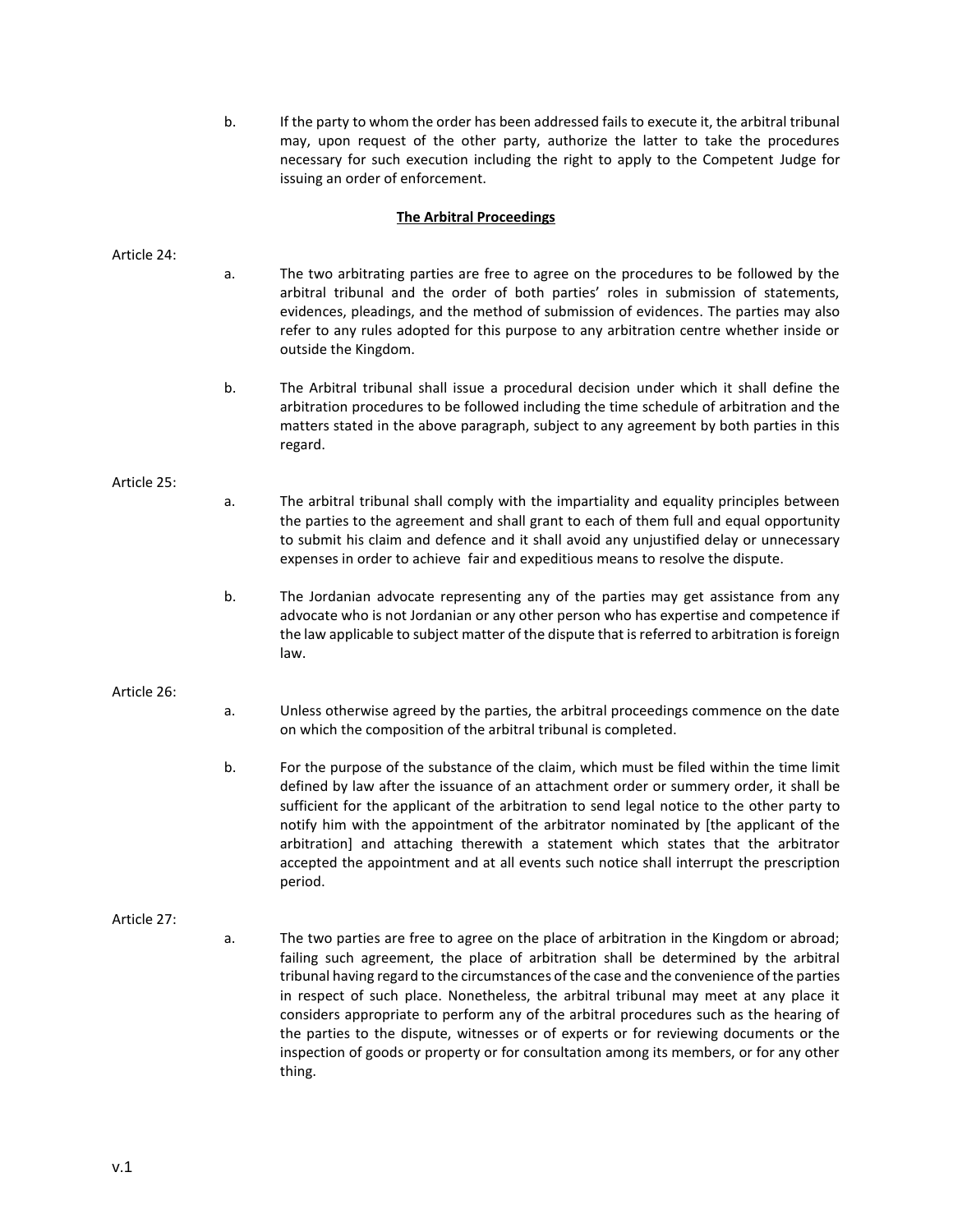b. The arbitral tribunal may use modern means of communication to carry out any of the arbitral proceedings.

Article 28:

- a. The arbitration shall be conducted in the Arabic language.
- b. Notwithstanding the provision of paragraph a. [above], both parties to arbitration may agree on another language, the arbitral tribunal may also decide another language, and this agreement or decision shall apply to the language of the evidences, written submissions, verbal pleadings and to any decision taken by the arbitral tribunal or communication sent or award it renders, unless both parties agree otherwise or the arbitration tribunal decision otherwise provides.
- c. The arbitral tribunal my decide that all or part of the (written) documents used in the arbitration must be accompanied by a translation into the language or languages used in the arbitration and in case of multiplicity of such language(s), the translation may be limited to some of them.

#### Article 29:

- a. Within the period of time agreed by the parties or determined by the arbitral tribunal, the claimant shall send to the respondent and to each of the arbitrators a written statement of claim containing his name and address and the name and address of the respondent, an explanation of the facts of the case, a specification of the disputed issues, his claims and any other matter required, by the arbitration agreement, to be cited in that statement.
- b. Within the period of time agreed by the parties or determined by the arbitral tribunal and in reply to the statement of claim, the respondent shall send his statement of defense in writing to the claimant and to each of the arbitrators. The respondent may include in his statement any incidental claims or any other defences related to the subject–matter of the dispute or invoke a right arising therefrom for the purpose of claiming a set-off, and he may do so even at a subsequent stage of the proceedings if the arbitral tribunal considers that the circumstances justify this [delay].
- c. Either party may annex to his statement of claim or defence, as the case may be, copies of the documents he relies on or make a reference to all or some of documents and means of evidence he will submit, and this shall be without prejudice to the tribunal's right to request the submission of the originals of documents on which either party relies or any other evidence that it deems necessary to make a judgment in the claim.
- Article 30: A copy of any memoranda, documents or papers submitted by either party to the arbitral tribunal shall be sent to the other party. A copy of any experts' reports, documents and any other [means of] evidence submitted to the tribunal shall be sent to both parties.
- Article 31: Either of the two arbitrating parties may amend his claims or defences or complete [his claims and defences] or provide additional evidence during the course of the arbitral proceedings, unless the arbitral tribunal decides not to accept such amendment to avoid delaying adjudication of the dispute.

Article 32:

a. The arbitral tribunal shall hold hearings to enable each of the two parties to explain the subject-matter of the case and to submit his arguments and evidence and the tribunal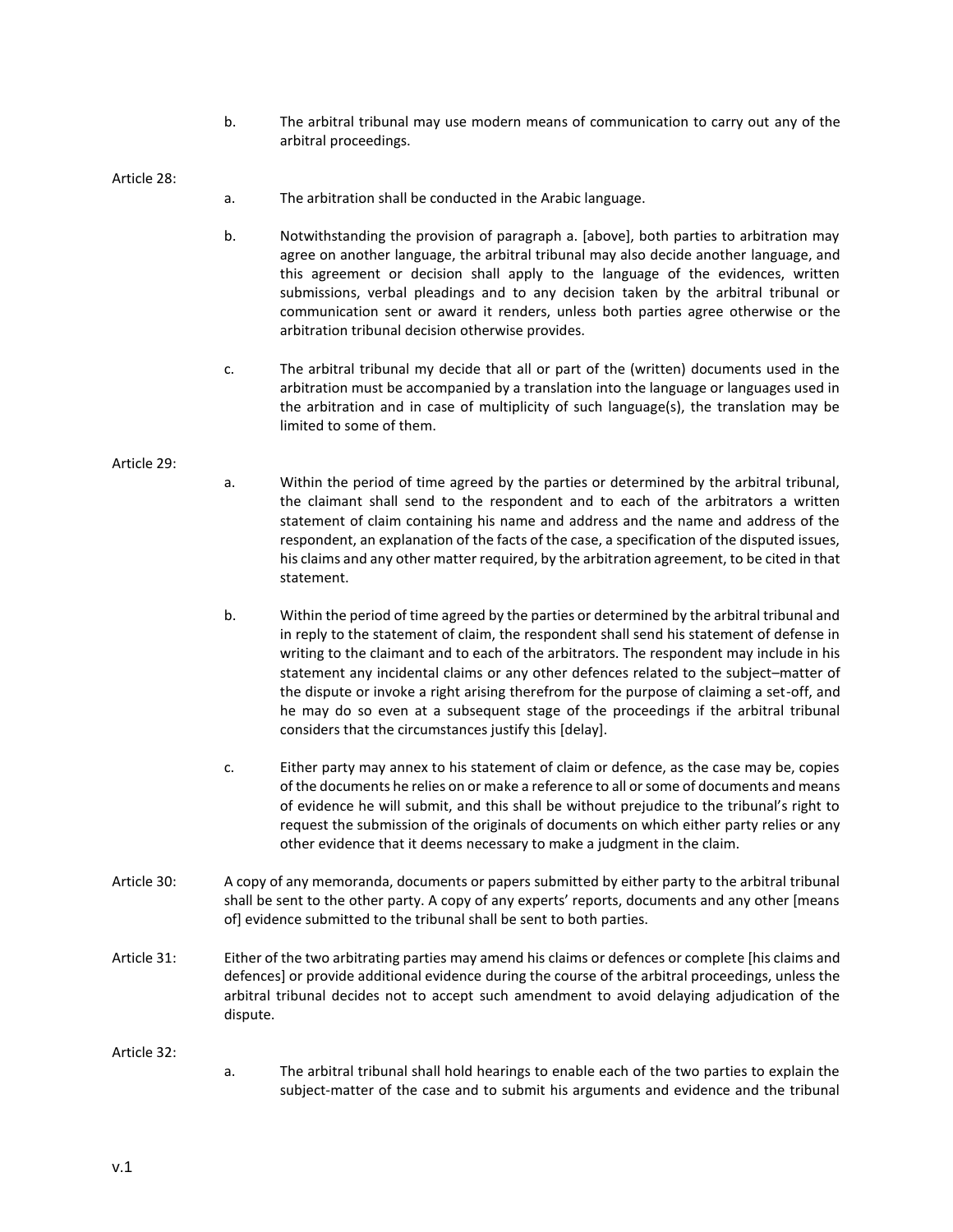may consider that the submission of [written] memoranda and documents is sufficient [for adjudicating the dispute] if the parties agree to this.

- b. The two arbitrating parties shall be notified of the date of hearings and meetings, which has been decided by the arbitral tribunal, and this shall be made before a sufficient time of such date according to the tribunal's judgement.
- c. The minutes of each hearing held by the arbitral tribunal shall be recorded in any form the tribunal decides, provided that such minutes shall be transcribed or recorded in a written minutes, copy of which shall be delivered to each of the two parties.
- d. Permitting to the parties of the arbitration for each to attach with the list of his evidences written testimony for any of his witnesses, provided that the same shall be accompanied with oath before the notary public.
- e. If any of the parties submit an written testimony, accompanied with oath, for any of his witnesses and the other party requests to question the witness, and the witness does not appear before the arbitral tribunal to allow the other party to question him, then that written testimony shall be discarded.
- f. Any of the parties may with its list of exhibits submit an expert report, prepared by an expert he had chosen provides that the letter of appointment of that expert, and his tasks and the amount paid to him, shall be disclosed , and provided that the expert shall be heard before the arbitral tribunal in the same manner the witnesses are heard if the arbitral tribunal so decides or the other party so requests.
- g. The hearing of witnesses and experts shall be conducted under oath in the form determined by the tribunal.
- h. The arbitral tribunal may accept hearing witnesses using various means of technological communication including televised or closed circuit. In any case the arbitral tribunal has the right to determine to call the witness to attend a hearing before the tribunal for examination.
- i. the arbitral tribunal may, on its own accord or upon a request by any of the parties to the arbitration, to decide [to conduct] an inspection and [to appoint] an expert in accordance with Article (34) of this law.
- j. the arbitral tribunal shall have the competence to decide on all matters relating to the experts, end their duties, challenging them and the acceptance or rejection of their repot totally or partially.

### Article 33:

- a. If the claimant fails to submit his statement of claim according to Article (29/a) of this law without [showing] sufficient cause, the arbitral tribunal may decide to terminate the arbitral proceedings unless the respondent otherwise requests.
- b. If the respondent fails to submit his statement of defence in accordance with Article (29/b) of this law, the arbitral tribunal shall continue the proceedings without treating this in itself as an admission by the respondent of the claimant's claim.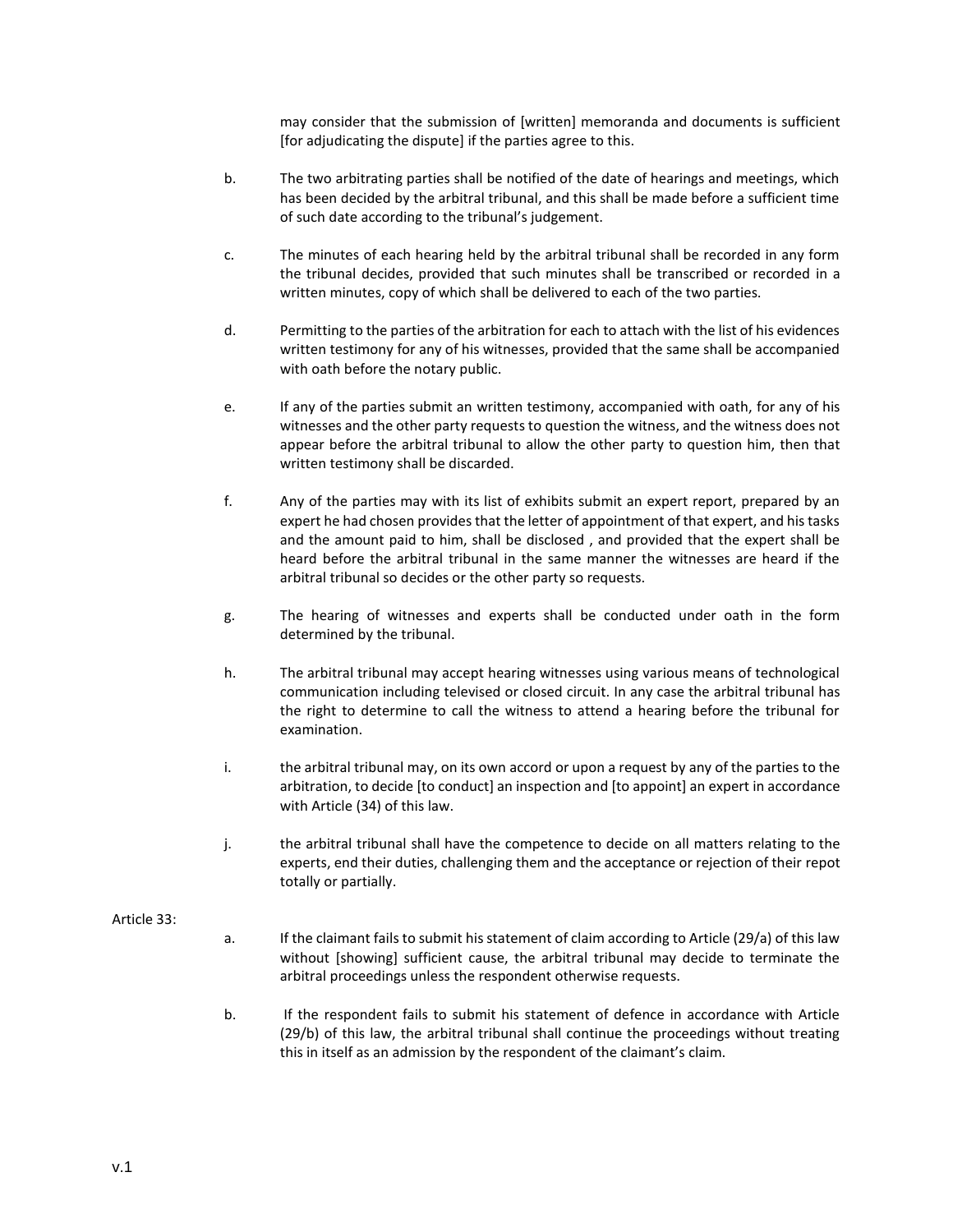c. If either party fails to appear at any hearing or to submit the documents requested from him, the arbitral tribunal may continue the proceedings and make the award on the evidence available before it.

### Article 34:

- a. the appointed expert by the arbitral tribunal shall be one or more natural or legal person [whom shall] perform the duty on any movable or immovable property or for any matter [the tribunal] deems necessary that requires an expert.
- b. if the parties agree on electing an expert or experts, the tribunal shall accept such appointment, otherwise the tribunal shall elect them on its own accord and it must state in the decision the expert duties and to order to deposit the expenses and to specify the party who shall make the payment.
- c. The entire arbitral tribunal may conduct the inspection or it may delegate one or more of its members to do so.
- d. a copy of the expert report shall be notified to both parties and the arbitral tribunal , on its own accord, to call the expert for examination and the parties may also ask to examine him and the tribunal may decide to return the report to the expert to complete whatever is missing in the report or [the tribunal may] assign the expert [tasks] to another expert or more whom shall be duly elected.
- Article 35: The proceedings before the arbitral tribunal shall suspend in accordance with the situations and conditions provided for in the Law of Civil Procedures, and such suspension shall have the effects as mentioned therein.

### **The Arbitral Award and Termination of Proceedings**

#### Article 36:

- a. The arbitral tribunal shall apply to the subject-matter of the dispute the legal rules agreed upon by the two parties, and if they have agreed to apply the law of a given State, the substantive rules in that law shall be followed and not its rules relating to conflict of laws.
- b. Failing an agreement by the parties on the legal rules applicable to the subject-matter of the dispute, the arbitral tribunal shall apply the substantive rules in the law it deems most closely connected to the dispute.
- c. In all cases, the arbitral tribunal shall, when adjudicating the subject-matter of the dispute, apply the terms of the contract which is the subject of the dispute, and shall take into account the customs applicable to the transaction, the prevailing usages and the [previous] dealing applied by the two parties.
- d. The arbitral tribunal may, if it has expressly been empowered to act as an amiable compositeur by an agreement between the two arbitrating parties, decide the dispute in accordance with the rules of justice and equity without complying with the law.

#### Article 37:

a. The arbitral tribunal shall render the final award ending the entire dispute within the period of time as agreed upon by the two parties; failing such agreement, the award shall be rendered within twelve months as of the date of arbitral tribunal is constituted and in all events the arbitral tribunal may, before the expiry of the term, extend it for additional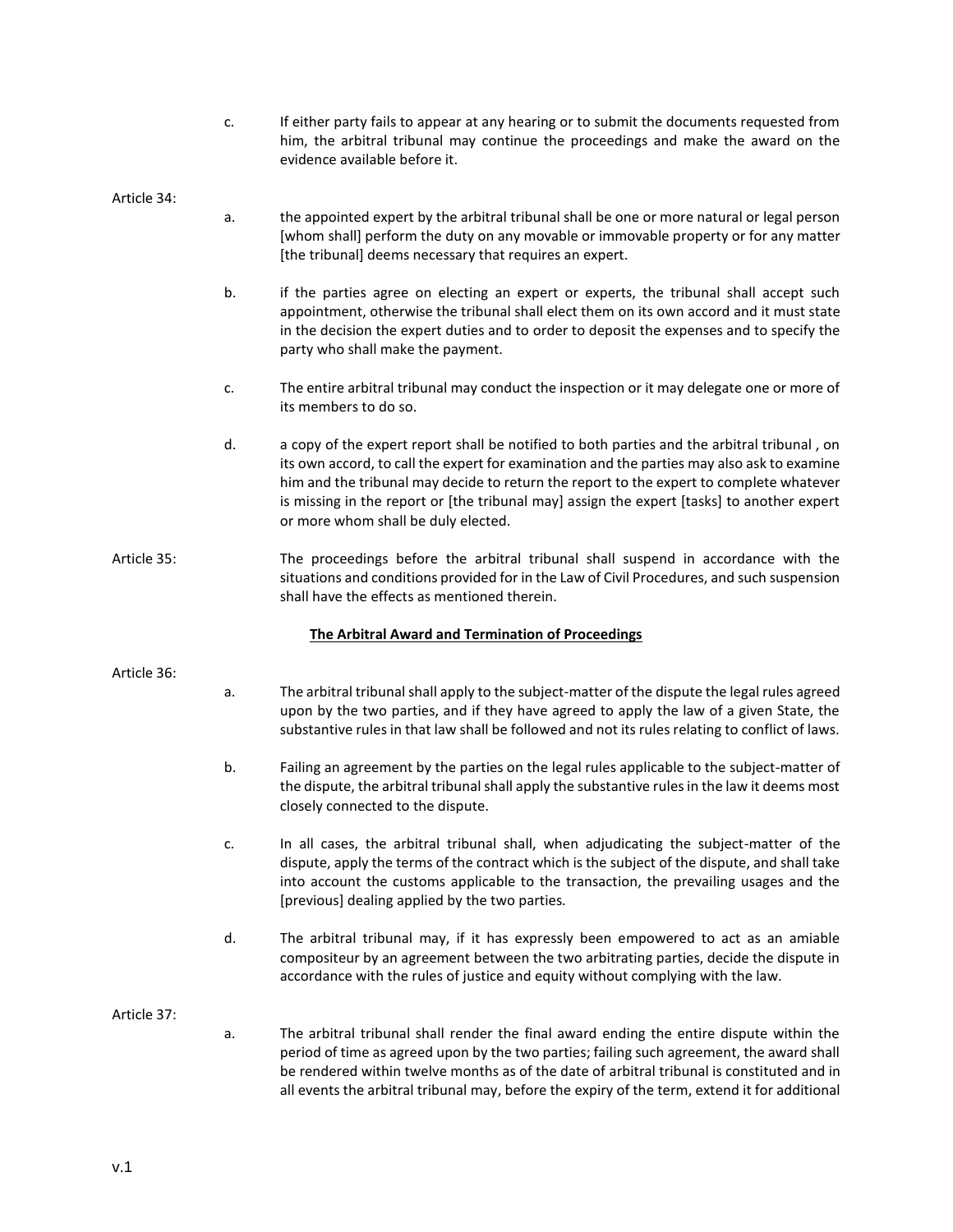|             |                                                                                                                                                                                                                                                                                                                                                                                                                | period or periods provided that the entire [extension period] shall not exceed twelve<br>months, unless the parties agree on a term that is longer than that.                                                                                                                                                                                                                                                                                                                                                                                                                                                                                     |
|-------------|----------------------------------------------------------------------------------------------------------------------------------------------------------------------------------------------------------------------------------------------------------------------------------------------------------------------------------------------------------------------------------------------------------------|---------------------------------------------------------------------------------------------------------------------------------------------------------------------------------------------------------------------------------------------------------------------------------------------------------------------------------------------------------------------------------------------------------------------------------------------------------------------------------------------------------------------------------------------------------------------------------------------------------------------------------------------------|
|             | b.                                                                                                                                                                                                                                                                                                                                                                                                             | If the arbitral award has not been rendered within the period of time as provided for in<br>paragraph (a) of this article, either party may apply to the Competent Judge to give an<br>order setting another one period or more [for rendering the award] or terminating the<br>arbitral proceedings after [giving the opportunity] to the other party to respond. If the<br>decision was taken to that proceedings, either party may bring an action before the court<br>that originally has jurisdiction over the dispute.                                                                                                                      |
| Article 38: |                                                                                                                                                                                                                                                                                                                                                                                                                |                                                                                                                                                                                                                                                                                                                                                                                                                                                                                                                                                                                                                                                   |
|             | a.                                                                                                                                                                                                                                                                                                                                                                                                             | unless otherwise agreed by the two parties, if the arbitral tribunal is composed of more<br>than one arbitrator any decision of the tribunal including the final award shall be made<br>unanimously or by majority.                                                                                                                                                                                                                                                                                                                                                                                                                               |
|             | b.                                                                                                                                                                                                                                                                                                                                                                                                             | However, a presiding arbitrator, if so authorized by the two parties or all the members of<br>the arbitral tribunal, may decide questions of procedure.                                                                                                                                                                                                                                                                                                                                                                                                                                                                                           |
|             | c.                                                                                                                                                                                                                                                                                                                                                                                                             | If the majority mentioned in paragraph a. of this Article could not be achieved to render<br>final arbitration awards then the award shall be rendered by the chairman of the arbitral<br>tribunal if it is so agreed by the parties.                                                                                                                                                                                                                                                                                                                                                                                                             |
| Article 39: | If, during the arbitral proceedings, the parties have agreed on a settlement ending the dispute,<br>they are entitled to request that the terms of settlement be recorded (in writing) before the<br>arbitral tribunal, which is bound, in this case, to give a decision containing those terms and ending<br>the proceedings. Such decision shall have the effect of enforcement as the arbitral awards have. |                                                                                                                                                                                                                                                                                                                                                                                                                                                                                                                                                                                                                                                   |
| Article 40: |                                                                                                                                                                                                                                                                                                                                                                                                                |                                                                                                                                                                                                                                                                                                                                                                                                                                                                                                                                                                                                                                                   |
|             | a.                                                                                                                                                                                                                                                                                                                                                                                                             | The arbitral tribunal may, before rending the award, issue interlocutory or provisional<br>decision or partial awards before rending the final award.                                                                                                                                                                                                                                                                                                                                                                                                                                                                                             |
|             | b.                                                                                                                                                                                                                                                                                                                                                                                                             | if any of the two parties admits some of the other party's claims, the other party may<br>immediately obtain final award on that [matter].                                                                                                                                                                                                                                                                                                                                                                                                                                                                                                        |
| Article 41: |                                                                                                                                                                                                                                                                                                                                                                                                                |                                                                                                                                                                                                                                                                                                                                                                                                                                                                                                                                                                                                                                                   |
|             | a.                                                                                                                                                                                                                                                                                                                                                                                                             | The arbitral award shall be in writing and shall be signed by the arbitrators. If the arbitral<br>tribunal is composed of more than one arbitrator, the signatures of the majority of the<br>arbitrators shall suffice, provided that the reasons for the non-signing of the minority are<br>stated in the award.                                                                                                                                                                                                                                                                                                                                 |
|             | b.                                                                                                                                                                                                                                                                                                                                                                                                             | The arbitral award shall state the reasons upon which it is based.                                                                                                                                                                                                                                                                                                                                                                                                                                                                                                                                                                                |
|             | c.                                                                                                                                                                                                                                                                                                                                                                                                             | The arbitral award shall include the names and addresses of the parties to the dispute<br>and their addresses, the names of the arbitrators, their addresses, nationalities and<br>capacities, a summary of the arbitration agreement, the facts of the dispute and of the<br>party's claims, sayings defences and documents, the text of the ruling (award), the date<br>and place it was rendered, and the reasons on which the award is based when the citing<br>of such reasons is mandatory. The award shall [also] determine the arbitrators' fees, the<br>costs of arbitration and the way of distributing such costs between the parties. |
|             | d.1                                                                                                                                                                                                                                                                                                                                                                                                            | if the parties to the arbitration and the arbitrators did not agree on the arbitrators' fees<br>and distribution [of the fees] among them, then the [the fees] shall be decided by the                                                                                                                                                                                                                                                                                                                                                                                                                                                            |

arbitral tribunal and both parties shall be requested to pay the arbitrator's fees equally,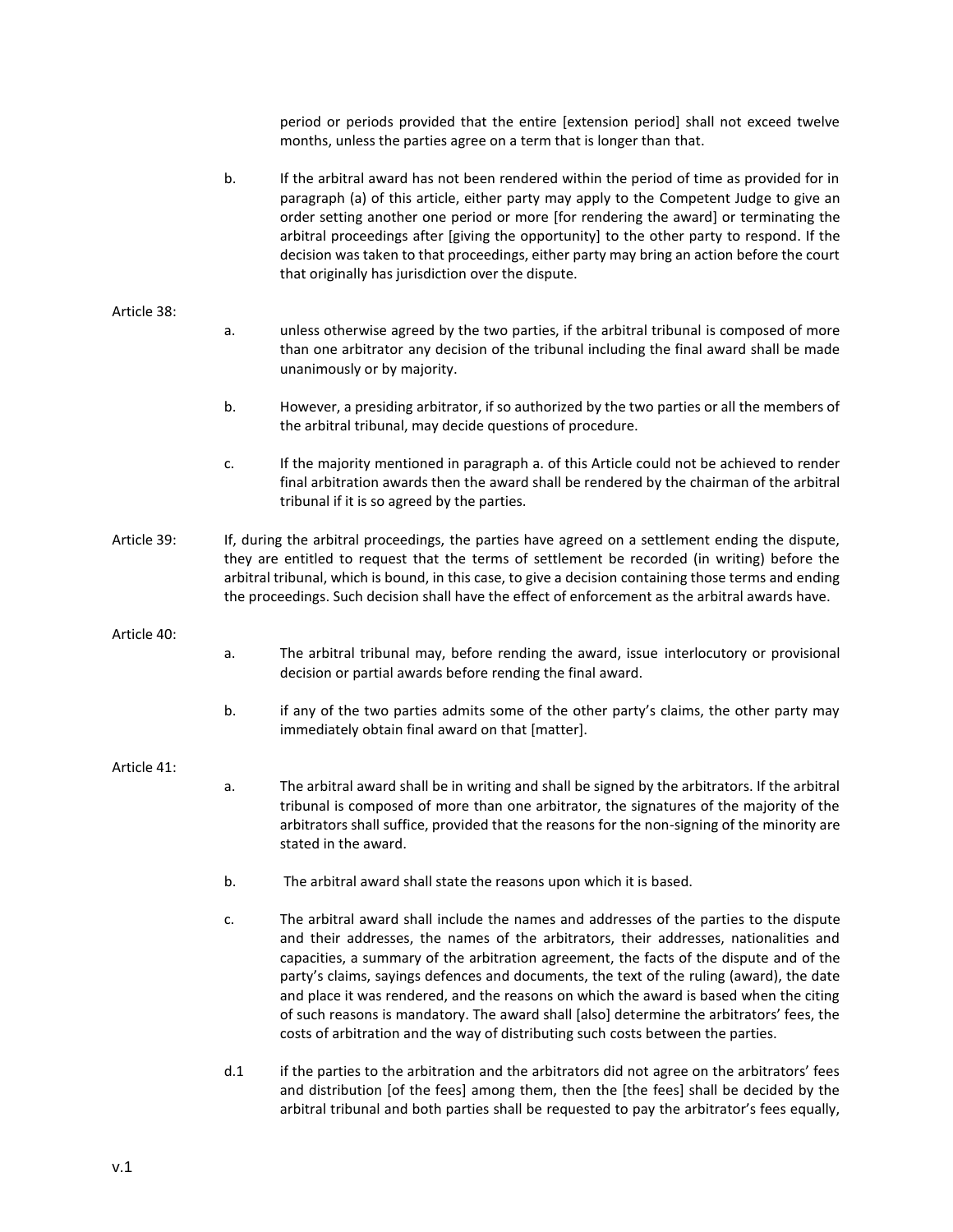without prejudice to the arbitral tribunal's right to decide on the expenses and fees and the method of distribution of the same in the final arbitral award.

- d.2 if any party fails to pay his share of the expenses and fees, the other party shall be requested to pay on his behalf.
- d.3 In all events, every decision made by the arbitral tribunal with regard to the arbitration fees can be challenged before the Competent Court within fifteen days from the date on which the parties are notified and it decision on this matter shall be binding.

### Article 42:

- a. The arbitral tribunal shall deliver to each of the two parties a copy of the arbitral award within thirty days of the date of rendering it.
- b. The arbitral award may not he published in whole or in part except with the approval of the two parties to arbitration.
- Article 43: If, in the course of arbitral proceeding, a matter outside the scope of the arbitral tribunal's jurisdiction arises, or if a document submitted to it is challenged for forgery and criminal proceedings in respect of that document or for any other criminal act have been instituted, the arbitral tribunal may continue reviewing the subject of the dispute if it deems that the adjudication on this matter, on the forgery of the document or on the other criminal act is not indispensable for issuing an award on the subject of the dispute. Otherwise, the tribunal shall decide the suspension of the proceedings until a final judgment is issued in this respect, and such decision entails the suspension of the time limit determined for rendering the arbitral award.

#### Article 44:

- a. the arbitral proceedings are terminated in any of the following events:
	- 1. Upon the issuance of the award ending the entire dispute.
	- 2. Upon the issuance of an order ending the arbitral proceedings pursuant to paragraph a. of Article 33 or paragraph b. of Article 37 of this law.
	- 3. If the two parties agree on the termination of the arbitral proceedings.
	- 4. If the claimant abandons the dispute submitted to arbitration, unless the arbitral tribunal decides, upon the respondent's request, that the latter has a genuine interest in the continuation of the arbitral proceedings until the dispute is adjudicated.
	- 5. If the arbitral tribunal finds that the continuation of the arbitral proceedings has for any reason become useless or impossible.
	- 6. Failure to reach the majority required for the issuance of the arbitral award as per the parties' agreement.
- b. Subject to the provisions of articles 45, 46 and 47 of this law, the mandate of the arbitral tribunal terminates with the termination of the arbitral proceedings.

#### Article 45:

a. Either of the two arbitrating party may, within thirty days following the date of receipt of the arbitral award, request the arbitral tribunal to interpret any ambiguity in the text of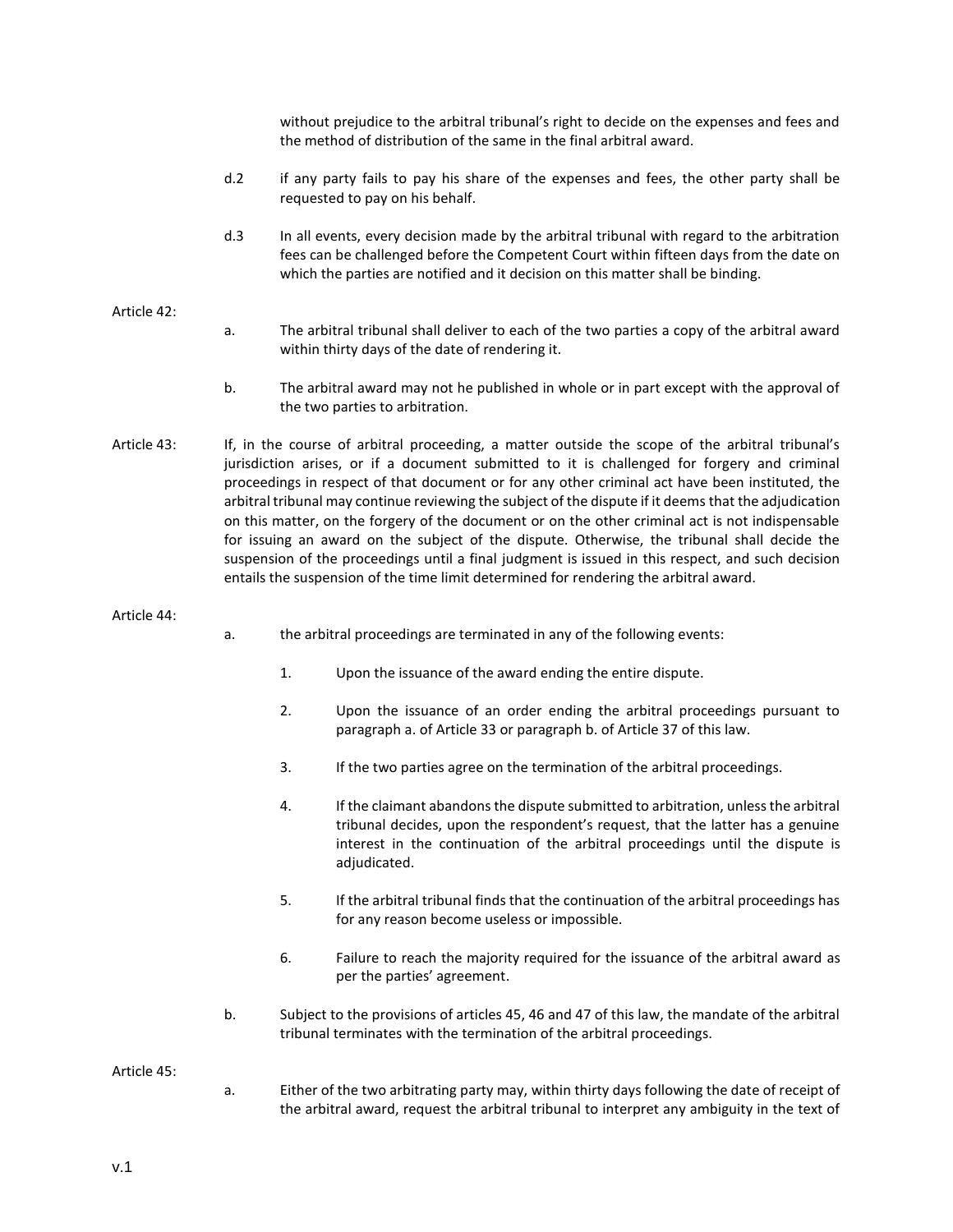the award. The party requesting interpretation shall, before submitting the request to the tribunal, send a copy of such request to the other party.

- b. The interpretation shall be issued within thirty days following the date on which the request for interpretation was submitted to the arbitral tribunal. The tribunal may extend this period of time for further fifteen days if it deems such extension is necessary.
- c. The decision of interpretation is deemed to be a complementary part of the arbitral award and is subject to the rules applicable thereto.
- d. The decision for interpretation shall be combined with the claim to nullify the arbitral award, in case it was filed or being examined before it was issued.
- e. In case it was proven that it is impossible for the arbitral tribunal that rendered the award to meet to examine the interpretation request then the matter can be referred to the Competent Court unless the parties agree otherwise.

## Article 46:

- a. The arbitral tribunal shall, by a decision on its own initiative or upon request of a party, correct any material errors in its award, whether clerical or in computation. The decision of correction shall be issued without a hearing within thirty days following the date of rendering the award or of submitting the request for correction, as the case may be.
- b. The decision of correction shall be issued by the arbitral tribunal in writing and be notified to the parties within thirty days of the date on which it was issued. If the arbitral tribunal exceeds its authority relating to correction, the decision of the tribunal may be nullified by an action for nullity subject to the rules of this law.
- c. the decision of correction shall be combined with the claim to nullify the arbitral award, in case it was filed or being examined before it was issued.
- d. In case it was proven that it is impossible for the arbitral tribunal that rendered the award to meet to examine the correction request then the matter can be referred to the Competent Court unless the parties agree otherwise.

### Article 47:

- a. Either of the two arbitrating parties may, even after the expiry of the time limit for arbitration, request, within thirty days following the date of receipt of the arbitral award, the arbitral tribunal to make an additional award as to claims presented in the arbitral proceedings but omitted from the award. Such request shall be notified to the other party before its submission [to the tribunal].
- b. The arbitral tribunal shall make the additional award within sixty days from the date on which the request was submitted, and may extend this period of time for other thirty days if it deems such extension necessary.
- c. the additional award shall be deemed supplemental to the arbitral award and shall be subject to its provisions.
- d. the additional award shall be combined with the claim to nullify the arbitral award in case it was filed or being examined before it was issued.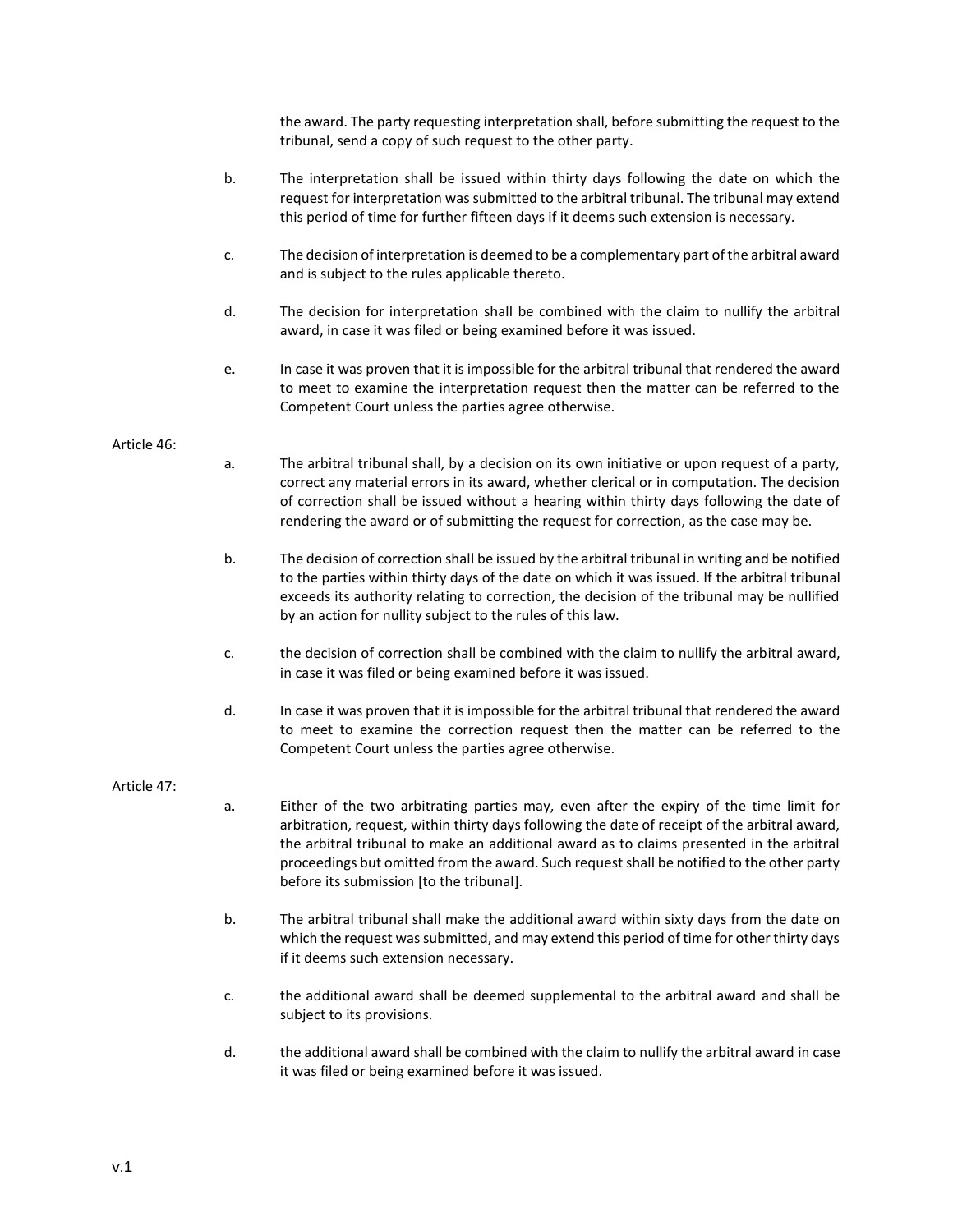## **Nullity of Arbitral Award**

Article 48: Arbitral awards rendered in accordance with the provisions of this law may not be challenged by any of the means provided for in the Law of Civil Procedures. However, an action for nullity of the arbitral award may be instituted in accordance with the provisions of Article (49), (50) and (51) of this law.

Article 49:

- a. An action for the nullity of the arbitral award shall not be admitted except in any of the following cases:
	- 1. If no valid arbitration agreement [and] in writing exists, or such agreement is terminated because of the expiration of its time limit.
	- 2. If, at the time of concluding the arbitration agreement, either of the two arbitrating parties was [fully] incapacitated or minor pursuant to the law governing his capacity.
	- 3. If either of the two arbitrating parties was unable to present his defence because he was not properly notified of the appointment of an arbitrator or of the arbitral proceedings or for any other reason beyond his control.
	- 4. If the arbitral tribunal excluded the application of the law agreed upon by the parties to govern the subject-matter of the dispute.
	- 5. If the composition of the arbitral tribunal or the appointment of the arbitrators was not in accordance with this law or the agreement of the two parties.
	- 6. If the arbitral award rules on matters not included in the arbitration agreement or exceeds the scope of such agreement. Nevertheless, if parts of the award relating to matters subjected to arbitration can be separated from those not so subjected, then nullity shall apply only to the latter parts.
	- 7. If the arbitral tribunal has not compiled with the conditions of the award in a manner affecting its content, or that the award was based on void arbitral proceedings affecting it.
- b. The Cassation Court seized the action for nullity shall, by its own initiative, nullify the award in respect of what is in its content violating public order in the Kingdom, or if the subject–matter of the dispute is not capable of being subject to arbitration.

## Article 50:

- a. An action for nullity of the arbitral award must be raised before the Cassation Court within the thirty days following the date of service of the arbitral award and other party shall submit his response within the third days following the date on which he is notified.
- b. The Cassation Court shall examine the claim for nullity [without hearings] unless it decides otherwise and shall respond to the entire reasons stated therein and the waiver to his right to file a claim for nullity, that was given by the applicant prior the issuance of the arbitral award, shall not preclude his right to file it [the claim for nullity].
- c. the court may request the applicant for nullification to provide Arabic translation for any of the arbitration documents.